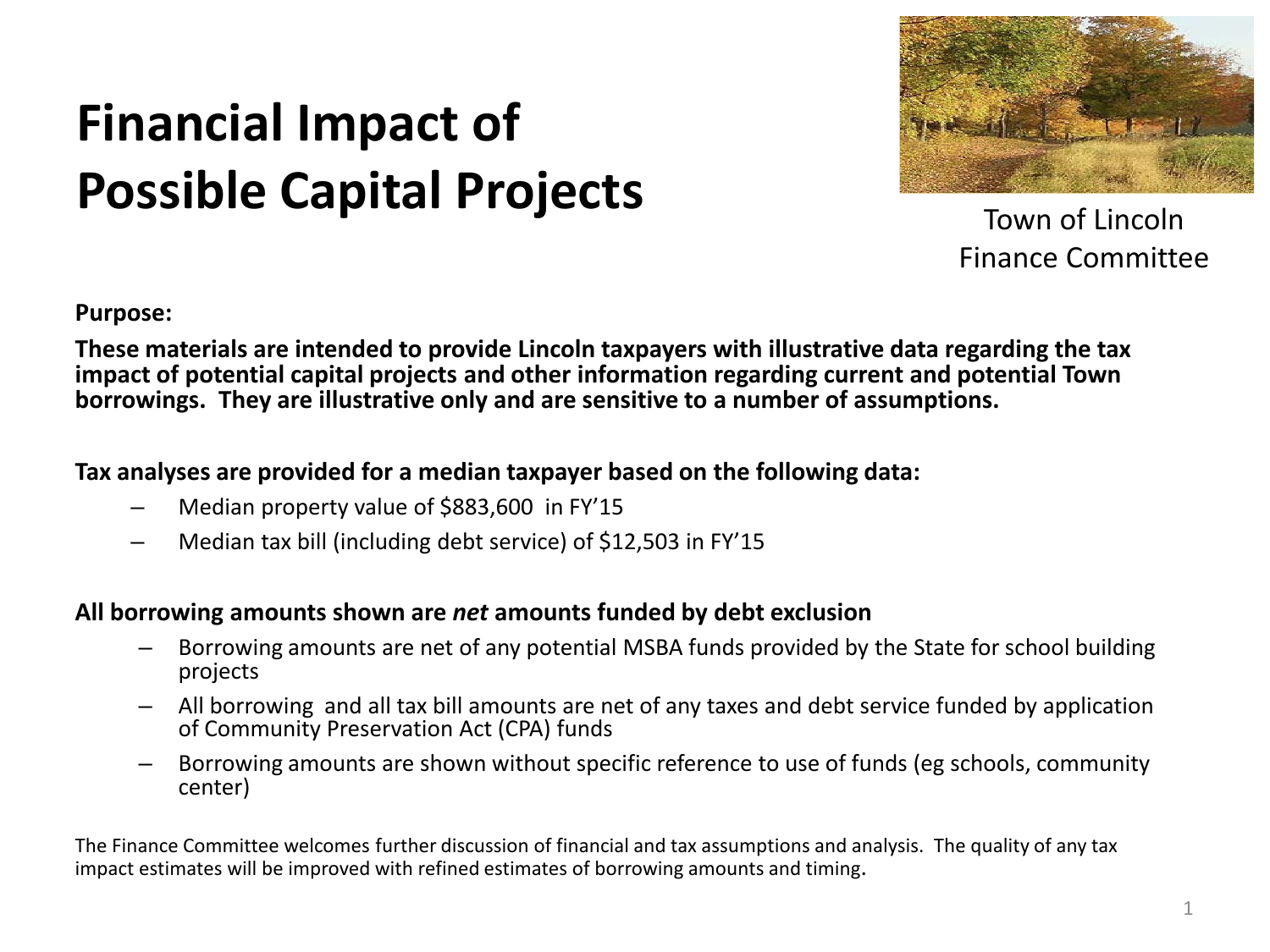### **Key Assumptions**

#### **Tax impact data provided are based on a number of assumptions relating to:**

- Property values & construction
- Operating expenditure and tax decisions to be made in the future, including operating budget growth, other capital expenditures, debt service and the application of CPA funds
- The timing of any Capital Project(s)
- The specifics of any borrowing(s) including:
	- Borrowing amount & timing
	- Borrowing maturity
	- Structure of the borrowing (level payments vs. level principal)
	- Interest rate
- The amount and application of stabilization funds (current balance: \$2.4 mm) to smooth the impact of borrowing

In order to show the sensitivity to some assumptions, four illustrative cases are provided:

|                    | 30 year borrowing | 20 year borrowing |
|--------------------|-------------------|-------------------|
| 3.6% interest rate | Case 1            | Case 3            |
| 4.6% interest rate | Case 2            | Case 4            |

Detailed assumptions and summary tables are provided in the backup materials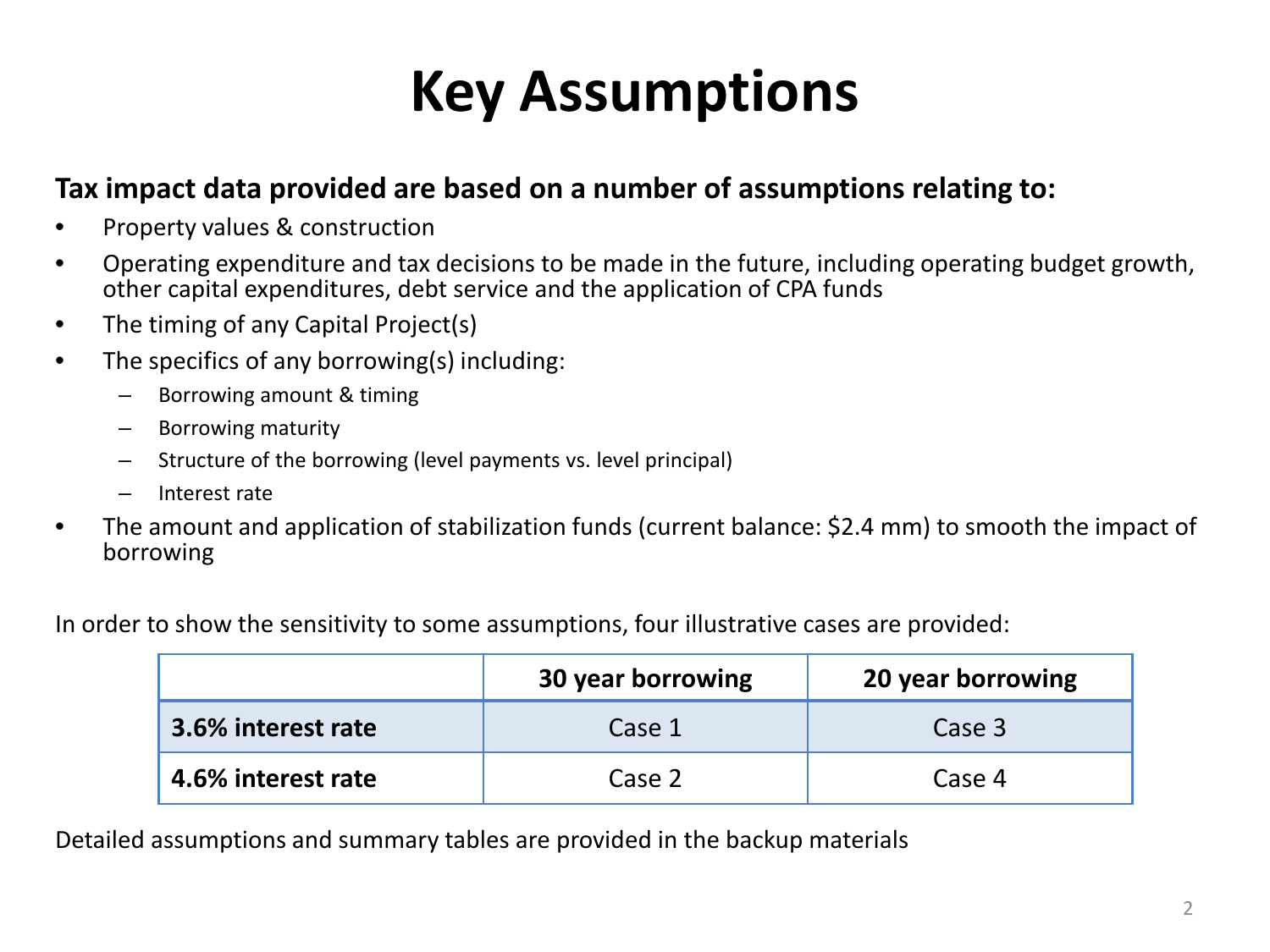# **Summary of Outputs**

Borrowings through debt exclusions have an impact on taxes over an extended period.

The results of new borrowings are shown in summary tables included based on two key metrics:

- Maximum Year Over Year Tax Growth
	- Maximum **annual** percentage increase (or the annual growth rate) in the median tax bill
	- Year in which the maximum annual %age increase occurs
- Maximum Impact of New Debt on Median Tax Bill
	- Maximum dollar increase in the median tax bill comparing: with additional debt service vs without additional debt service
	- Maximum percentage increase in the median tax bill comparing: with additional debt service vs without additional debt service
	- Year in which maximum impact occurs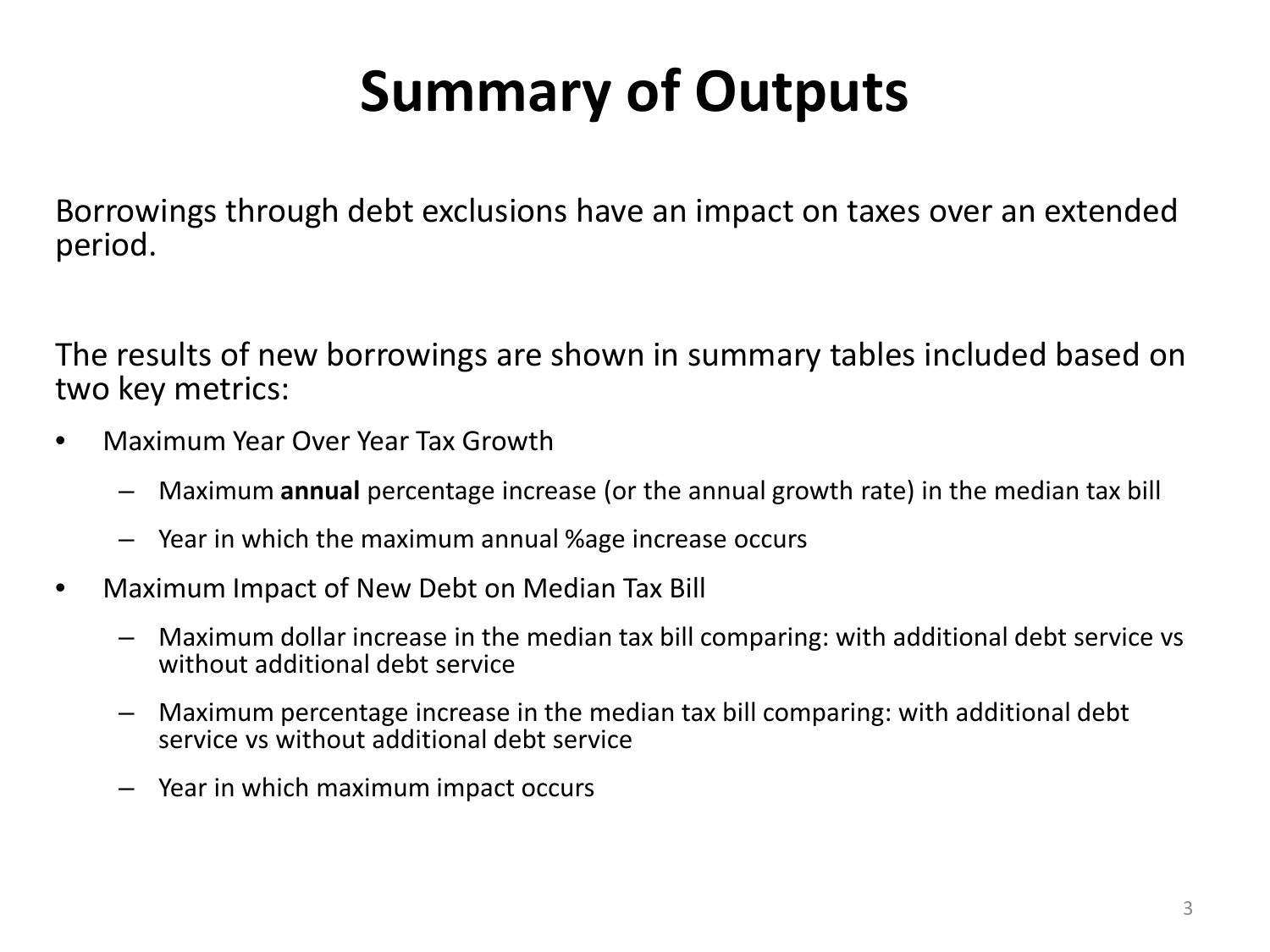### **Outputs Shown Graphically Based on Illustrative \$30 mm Borrowing**

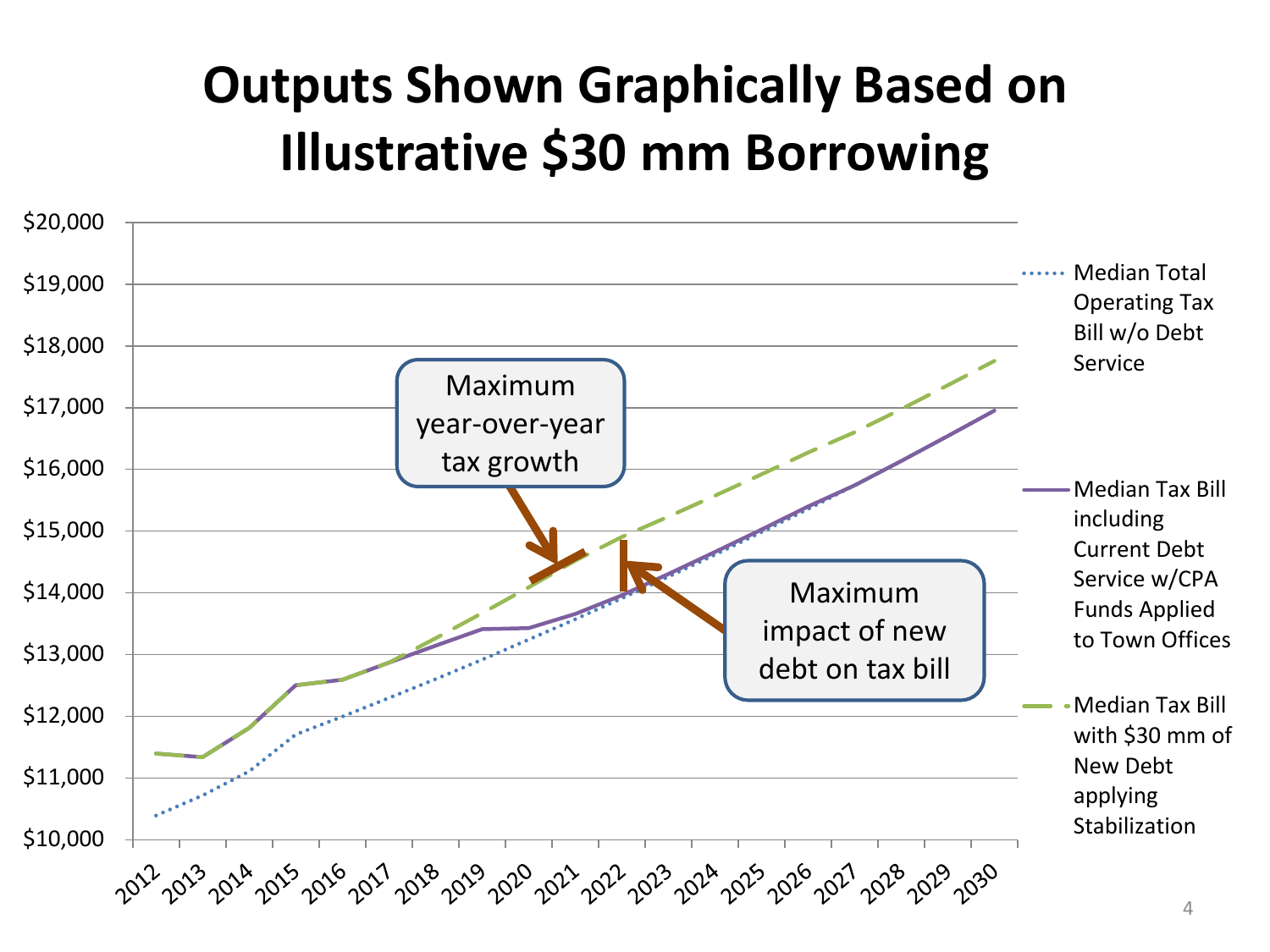#### **Maximum Annual %age Increase in Median Tax Bill**

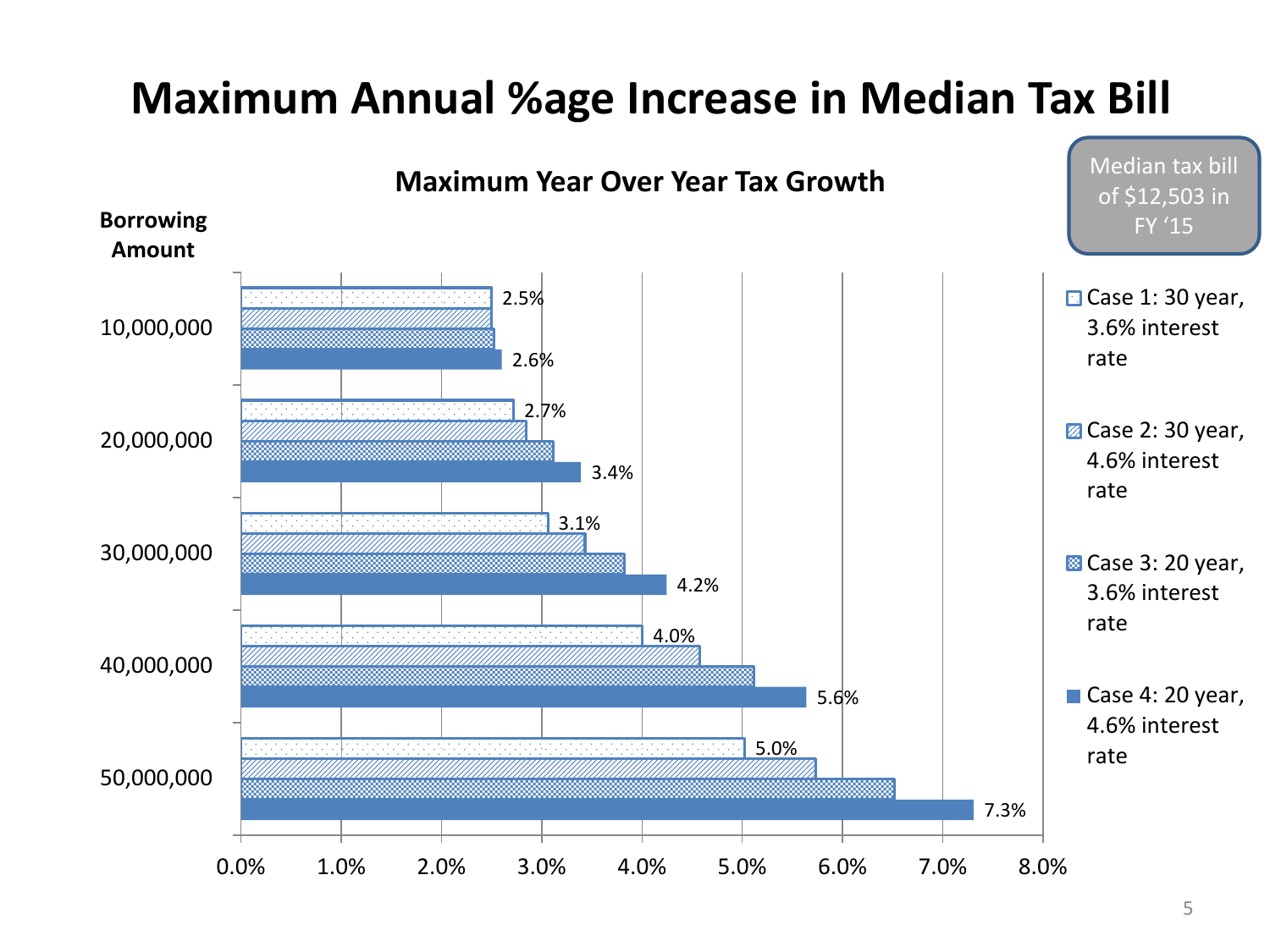#### **Maximum Impact of New Debt on Median Tax Bill**

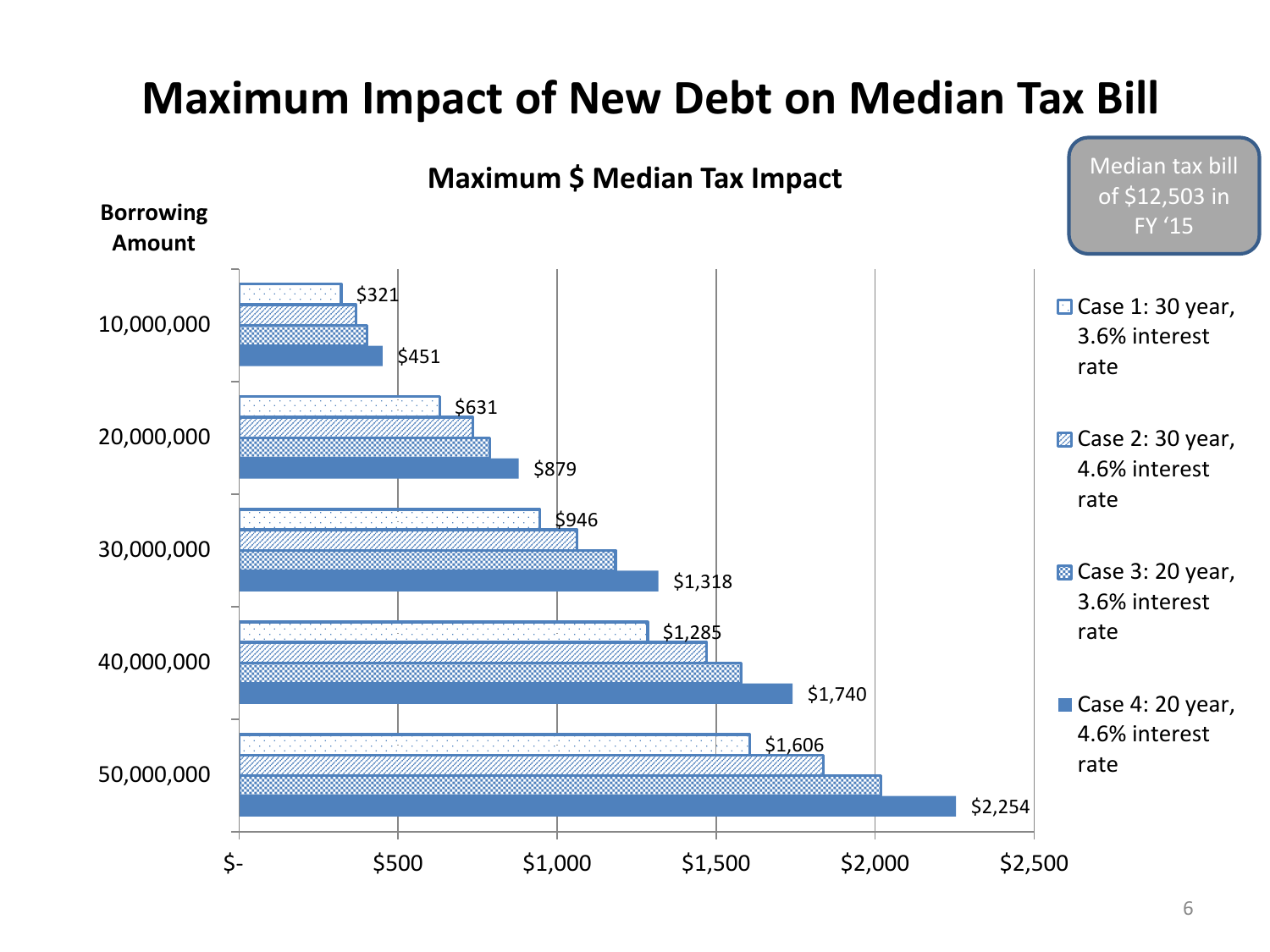### **Debt Capacity and Rating Agencies**

- Bond advisor rating analysis: \$50 mm in additional borrowing on the upper end of feasible borrowing for Lincoln consistent with AAA rating
- S & P debt service as a percentage of operating: ≤15% as a scoring criteria

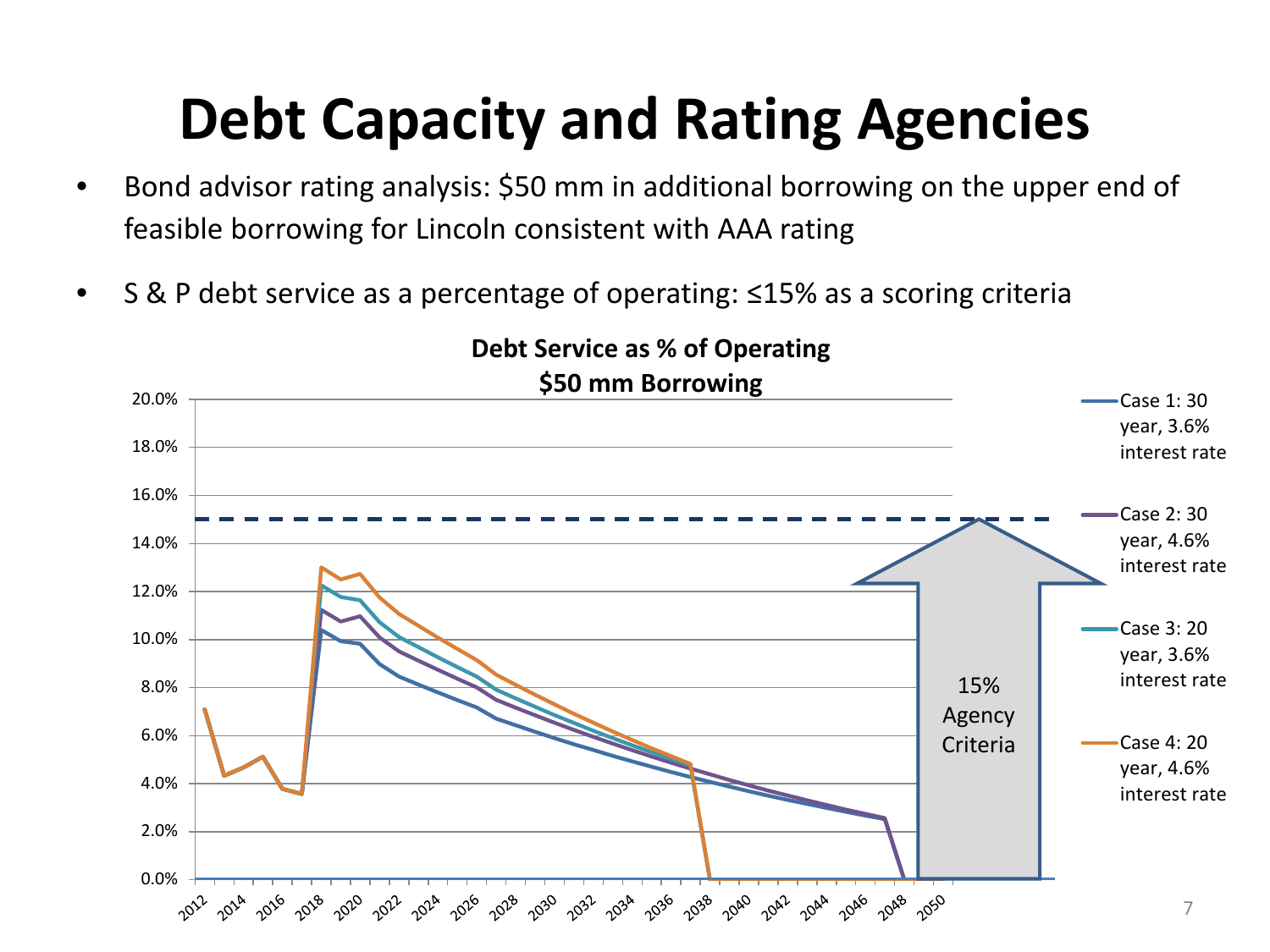### **Debt Service vs Operating**

#### *Lincoln is currently 2nd Lowest among Neighboring Towns*

**Debt Service as % of Budget Fiscal 2013**

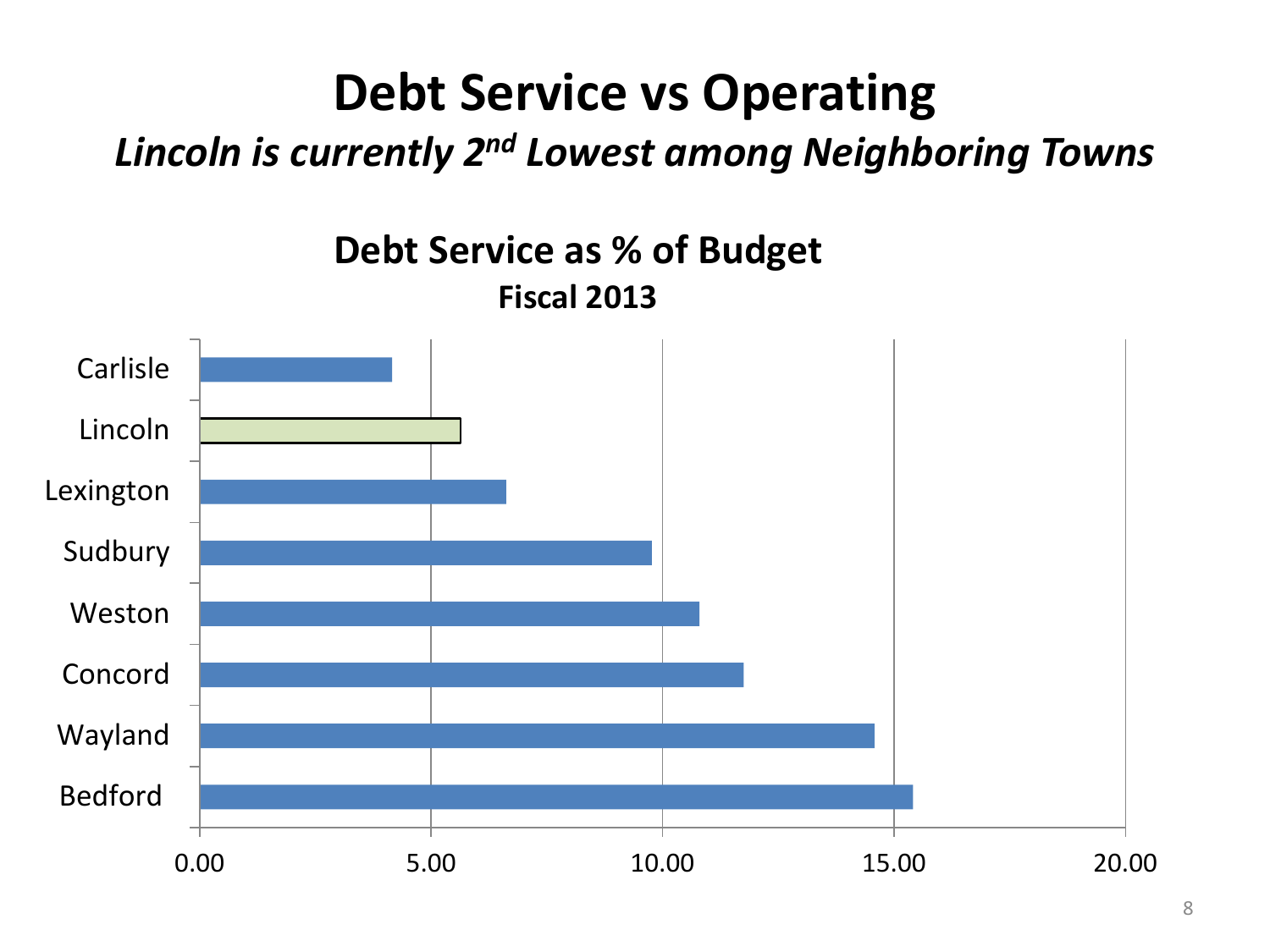## **Property Tax Exemptions**

| <b>PROGRAM</b>                 | <b>Senior &amp;</b><br><b>Veterans</b><br><b>Work Off</b> | <b>Deferral</b><br><b>41A</b>             | <b>Temporary</b><br><b>Deferral 18A</b>   | <b>Elderly</b><br><b>17E</b>         | <b>Elderly</b><br>41 <sub>D</sub>                               | <b>Blind 37A</b>                        | <b>MA Income Tax</b><br><b>Circuit Breaker</b>                               |
|--------------------------------|-----------------------------------------------------------|-------------------------------------------|-------------------------------------------|--------------------------------------|-----------------------------------------------------------------|-----------------------------------------|------------------------------------------------------------------------------|
| <b>Eligible Age</b>            | Seniors: 60<br>Veterans: none                             | 60                                        | <b>None</b>                               | 70                                   | 65                                                              | <b>None</b>                             | 65                                                                           |
| <b>Income Limit</b>            | <b>None</b>                                               | \$60,000                                  | <b>Financial</b><br>hardship              | <b>None</b>                          | Single \$20,606.49<br>Married \$30,909.74<br>excluding some SS  |                                         | Single \$55,000<br><b>Married \$82,000</b>                                   |
| <b>Asset Limit</b>             | <b>None</b>                                               | <b>None</b>                               | <b>Financial</b><br>hardship              | \$41,212.99<br>excluding<br>domicile | Single \$41,212.99<br>Married \$56,667.86<br>excluding domicile | <b>None</b>                             | <b>Domicile</b><br>\$700,000                                                 |
| Assistance                     | Up to \$1,000                                             | <b>Total Bill</b><br>(but not<br>CPA tax) | <b>Total Bill</b><br>(but not<br>CPA tax) | \$605.84                             | \$2,000                                                         | \$1,000                                 | For 2013, tax<br>credit of up to<br>$$1,030*$                                |
| <b>Inflation</b><br>Adjustment | <b>None</b>                                               | <b>None</b>                               | <b>None</b>                               | <b>Annual CPI</b>                    | <b>None</b>                                                     | <b>None</b>                             | Annual<br>Adjustment                                                         |
| <b>Apply</b>                   | Annually                                                  | Annually                                  | Annually (for 3<br>years only)            | <b>Annually</b>                      | Annually                                                        | Annually                                | Annually                                                                     |
| <b>Deadline</b>                | <b>Call Council on</b><br><b>Aging</b><br>781-259-8811    | Within 3<br>months<br>after tax<br>bill   | Within 3<br>months after<br>tax bill      | Within 3<br>months<br>after tax bill | Within 3 months<br>after tax bill                               | Within 3<br>months<br>after tax<br>bill | <b>File State Tax</b><br>Form and Sch CB<br>$-$ can file for past<br>3 years |

\*Circuit Breaker Tax Credit = (RE tax + 50% water bill) - (10% qualified income)

For more information, please call the Assessors Office at 781-259-2611 Or email Dorothy Blakeley at blakeleyd@lincolntown.org 9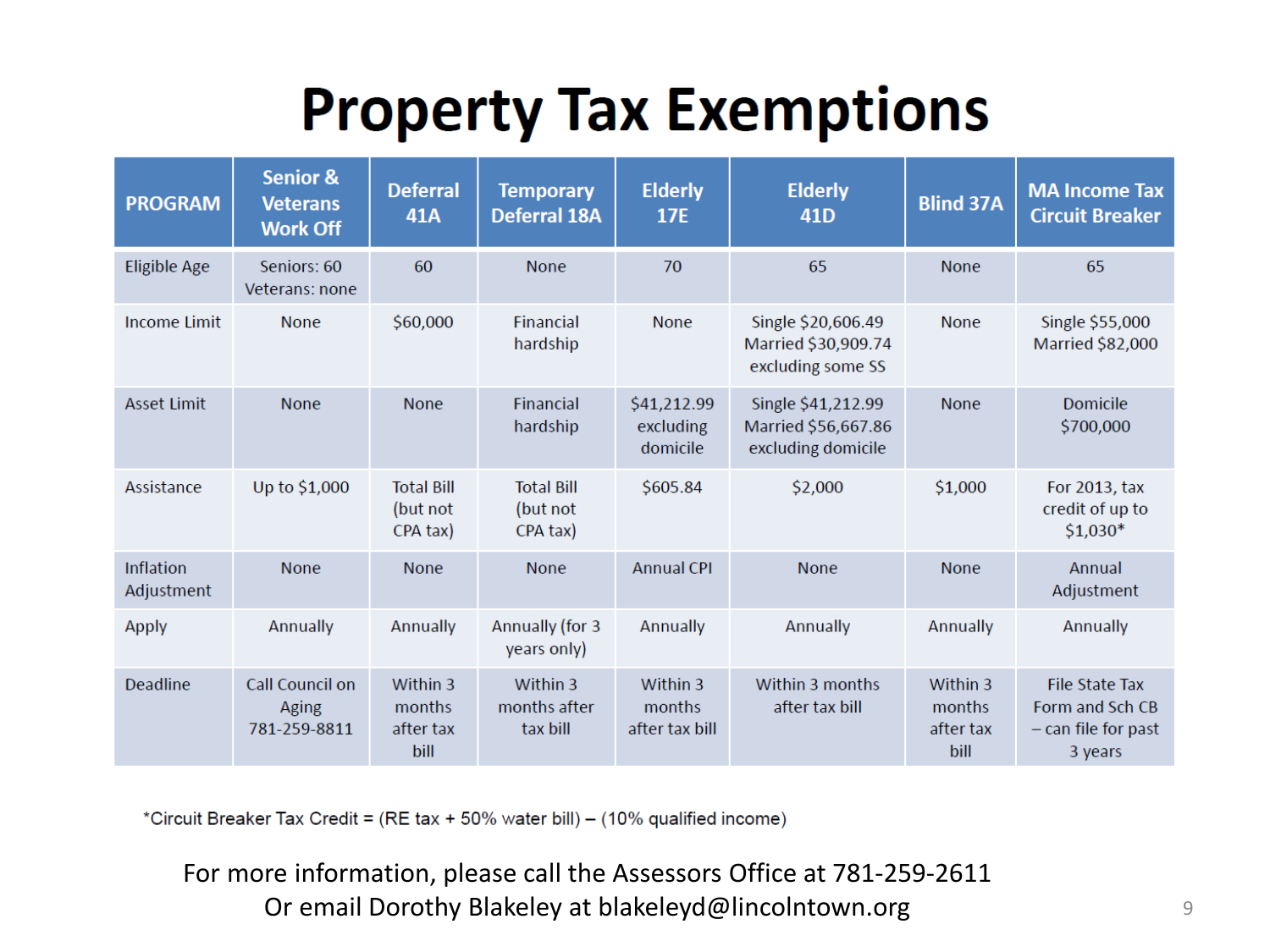# **Veterans Exemptions**

| <b>Clause</b> | <b>Type</b>                                                                                                                                           | Amount *                           | <b>Veteran</b> | <b>Spouse</b> | <b>Surviving</b><br><b>Spouse</b> | <b>Surviving</b><br><b>Parent</b> |
|---------------|-------------------------------------------------------------------------------------------------------------------------------------------------------|------------------------------------|----------------|---------------|-----------------------------------|-----------------------------------|
| 22            | Veterans with minimum 10% war service disability                                                                                                      | \$800                              | $\mathsf{X}$   | $\mathsf{X}$  | <b>Until</b><br>remarriage        |                                   |
| 22            | Veterans awarded Purple Hearts                                                                                                                        | \$800                              | X              | X             | <b>Until</b><br>remarriage        |                                   |
| 22            | Gold Star parents                                                                                                                                     | \$800                              |                |               |                                   | $\mathsf{X}$                      |
| 22A           | Veteran who lost one hand, foot or eye; or received<br>a Congressional Medal of Honor, Distinguished<br>Service Cross, Navy Cross, or Air Force Cross | \$1,500                            | $\mathsf{X}$   | $\mathsf{X}$  | $\mathsf{X}$                      |                                   |
| 22B           | Veterans who lost two hands or feet, or both eyes                                                                                                     | \$2,500                            | X              | $\mathsf{X}$  | $\mathsf{X}$                      |                                   |
| 22C           | Veteran with 100% disability and specially adapted<br>housing                                                                                         | \$3,000                            | $\mathsf{X}$   | $\mathsf{X}$  | X                                 |                                   |
| 22D           | Surviving spouses of veterans killed in a combat<br>zone                                                                                              | Total for 5 years,<br>then \$2,500 |                |               | X                                 |                                   |
| 22E           | Veterans with 100% disability                                                                                                                         | \$2,000                            | $\mathsf{X}$   |               | X                                 |                                   |
| <b>8A</b>     | Paraplegic veterans                                                                                                                                   | <b>Total</b>                       | X              |               | X                                 |                                   |

#### Veterans are also eligible for the Property Tax Work Off program

For more information, please call the Assessors Office at 781-259-2611 Or email Dorothy Blakeley at blakeleyd@lincolntown.org 10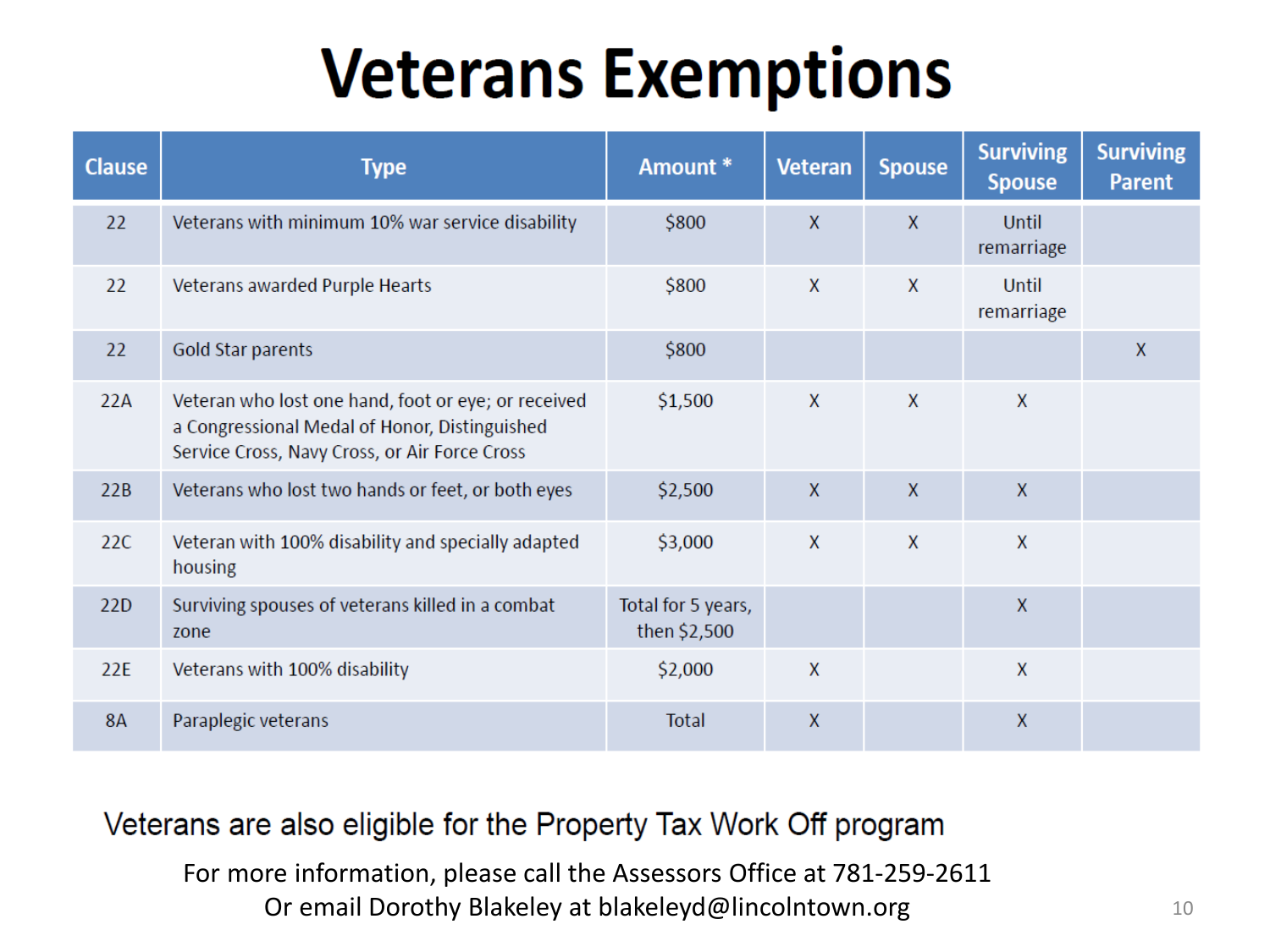### **Backup Materials**



Assumptions

Town of Lincoln Finance Committee

#### **Illustrative analysis and taxpayer dollar amounts are shown for median taxpayer with the following tax assumptions:**

- Based on median value \$883,600 (FY'15).
- Median tax bill (including debt service) of \$12,503 in FY'15
- Operating tax bill assumed to increase at 2.5% per annum going forward
- No property value appreciation, shift in median property value or new construction is assumed going forward

#### **Illustrative Cases for Comparing the Impact of Different Amounts Borrowed**

- All borrowing amounts shown are *net* amounts funded by debt exclusion
	- Borrowing amounts are net of any potential MSBA funds provided by the State
	- All borrowing and all tax bill amounts are net of any taxes and debt service funded by application of Community Preservation Act (CPA) funds
- Borrowing assumptions for all borrowings shown
	- Initial net borrowing in FY '17; initial debt service commences in FY '18
	- Level payments with switch to level principal after 2 years
	- CPA funding applied to Town Offices Debt Service going forward
	- Current stabilization balances are assumed to grow from \$2.4 mm to \$3.4 mm. Available stabilization balances are applied to borrowing amounts as follows: 1/3 applied to \$10 mm, 2/3 applied to \$20 mm, 100% applied to borrowings of \$30 mm and greater.
- Interest rate for Illustrative Case 1: 3.60% (current market rates as indicated by Lincoln's bond advisor)

| Illustrative cases |
|--------------------|
| as shown:          |

|                    | 30 year borrowing | 20 year borrowing |
|--------------------|-------------------|-------------------|
| 3.6% interest rate | Case 1            | Case 3            |
| 4.6% interest rate | Case 2            | Case 4            |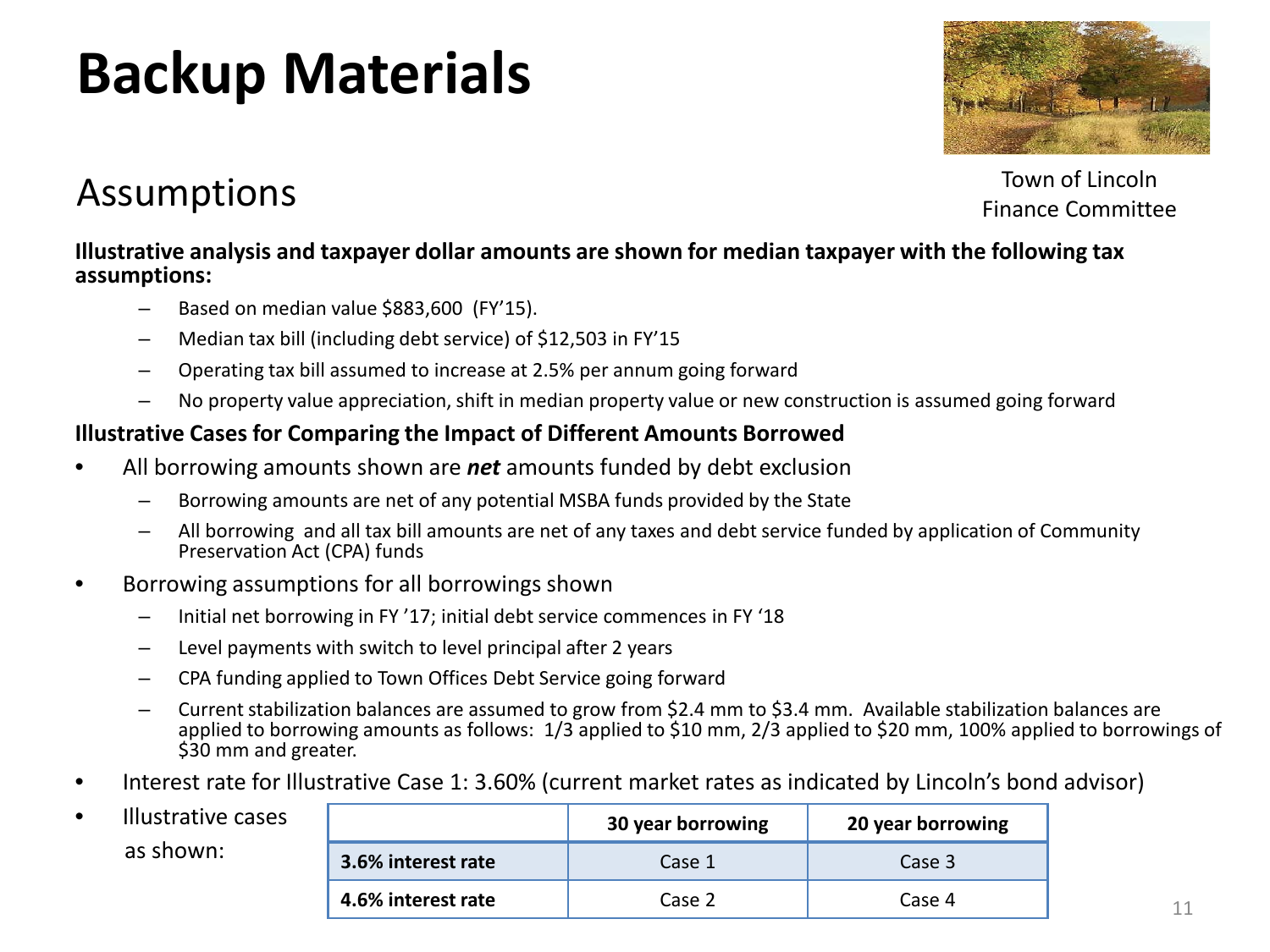*Illustrative Case 1 Applying Stabilization*

*30 year borrowing in 2017 Median tax bill in 2017: \$12,872*

*Level payments with switch to level principal after 2 years*

*Interest rate: 3.60%*

|                            | <b>Maximum Year Over</b><br><b>Year Tax Growth</b> | <b>Maximum Impact of New Debt on</b><br><b>Median Tax Bill</b> |                                                   |       |            |            |
|----------------------------|----------------------------------------------------|----------------------------------------------------------------|---------------------------------------------------|-------|------------|------------|
| <b>Borrowing</b><br>Amount | % annual<br>growth                                 | Year                                                           | $\frac{1}{2}$ impact on<br><b>Median Tax Bill</b> |       | % increase | Year       |
| $$10$ mm                   | 2.5%                                               | 2042                                                           | \$                                                | 321   | 2.4%       | 2021       |
| $$20$ mm                   | 2.7%                                               | 2021                                                           | \$                                                | 631   | 4.5%       | 2022       |
| $$30$ mm                   | 3.1%                                               | 2021                                                           | $\zeta$                                           | 946   | 6.8%       | 2022       |
| \$40 mm                    | 4.0%                                               | 2020                                                           | \$                                                | 1,285 | 9.4%       | 2021       |
| $$50$ mm                   | 5.0%                                               | 2020                                                           | \$                                                | 1,606 | 11.8%      | 2021<br>12 |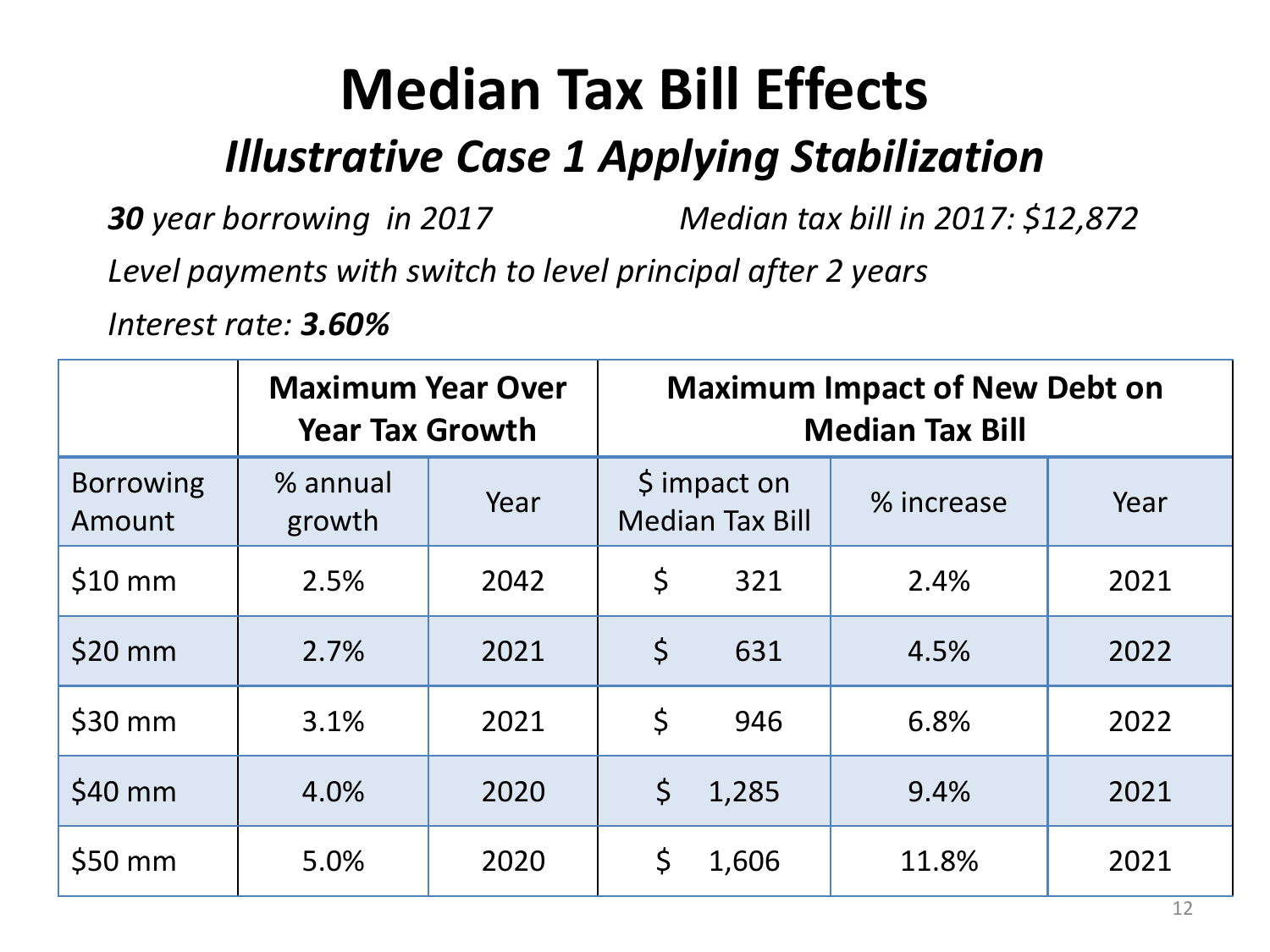*Illustrative Case 2 Applying Stabilization*

*30 year borrowing in 2017 Median tax bill in 2017: \$12,872*

*Level payments with switch to level principal after 2 years*

*Interest rate: 4.60%*

|                            | <b>Maximum Year Over</b><br><b>Year Tax Growth</b> | <b>Maximum Impact of New Debt on</b><br><b>Median Tax Bill</b> |                                        |       |            |            |
|----------------------------|----------------------------------------------------|----------------------------------------------------------------|----------------------------------------|-------|------------|------------|
| <b>Borrowing</b><br>Amount | % annual<br>growth                                 | Year                                                           | \$ impact on<br><b>Median Tax Bill</b> |       | % increase | Year       |
| $$10$ mm                   | 2.5%                                               | 2049                                                           | \$<br>367                              |       | 2.7%       | 2021       |
| \$20 mm                    | 2.8%                                               | 2021                                                           | \$                                     | 735   | 5.4%       | 2021       |
| $$30$ mm                   | 3.4%                                               | 2021                                                           | \$                                     | 1,063 | 7.8%       | 2021       |
| \$40 mm                    | 4.6%                                               | 2020                                                           | \$                                     | 1,470 | 10.8%      | 2021       |
| $$50$ mm                   | 5.7%                                               | 2020                                                           | \$                                     | 1,837 | 13.4%      | 2021<br>13 |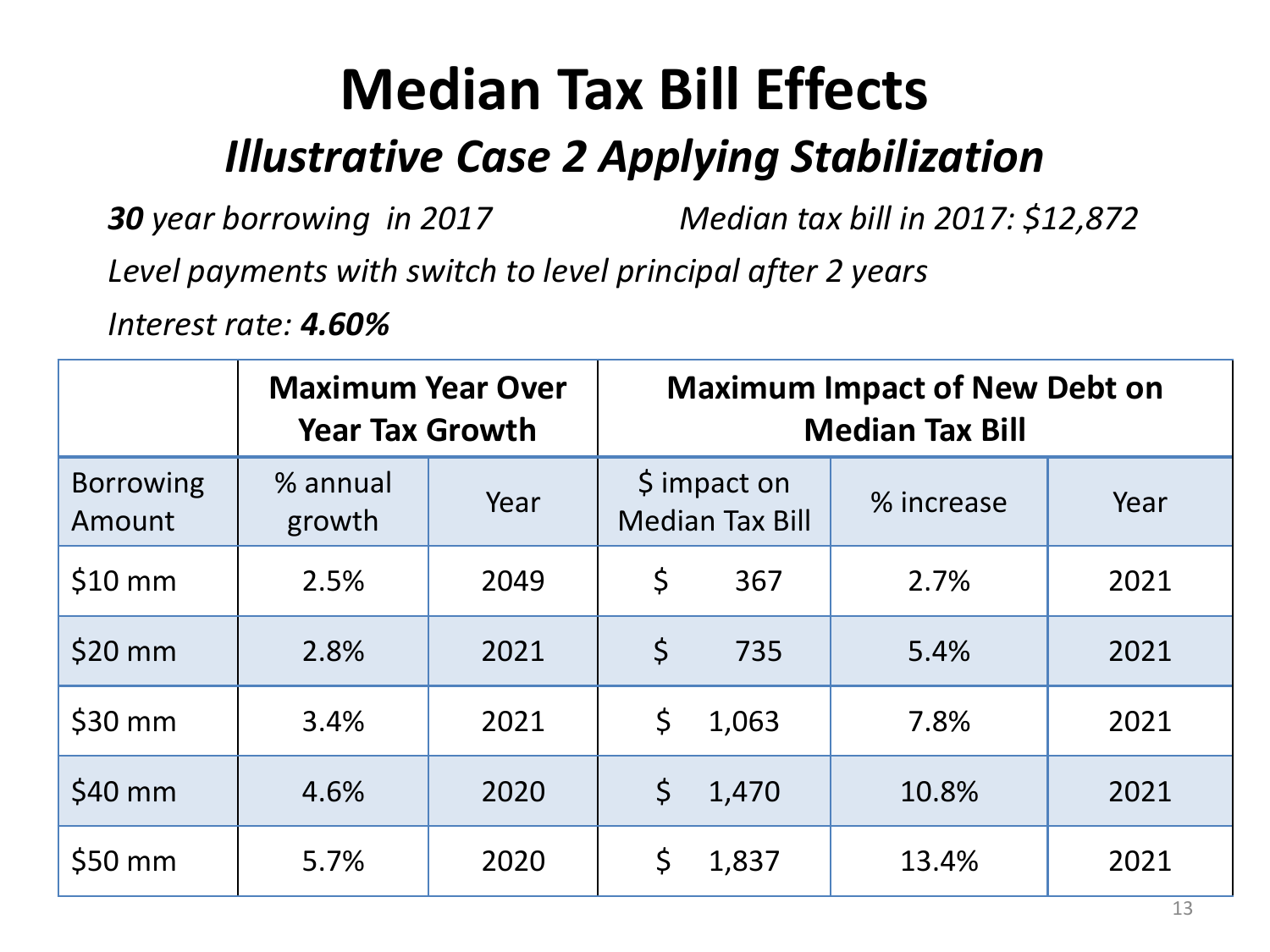*Illustrative Case 3 Applying Stabilization*

*20 year borrowing in 2017 Median tax bill in 2017: \$12,872*

*Level payments with switch to level principal after 2 years*

*Interest rate: 3.60%*

|                            | <b>Maximum Year Over</b><br><b>Year Tax Growth</b> | <b>Maximum Impact of New Debt on</b><br><b>Median Tax Bill</b> |                                        |       |            |            |
|----------------------------|----------------------------------------------------|----------------------------------------------------------------|----------------------------------------|-------|------------|------------|
| <b>Borrowing</b><br>Amount | % annual<br>growth                                 | Year                                                           | \$ impact on<br><b>Median Tax Bill</b> |       | % increase | Year       |
| $$10$ mm                   | 2.5%                                               | 2019                                                           | \$<br>403                              |       | 3.0%       | 2020       |
| \$20 mm                    | 3.1%                                               | 2020                                                           | \$                                     | 789   | 5.8%       | 2021       |
| $$30$ mm                   | 3.8%                                               | 2020                                                           | \$                                     | 1,184 | 8.7%       | 2021       |
| \$40 mm                    | 5.1%                                               | 2020                                                           | \$                                     | 1,579 | 11.6%      | 2021       |
| $$50$ mm                   | 6.5%                                               | 2019                                                           | \$                                     | 2,017 | 15.0%      | 2020<br>14 |